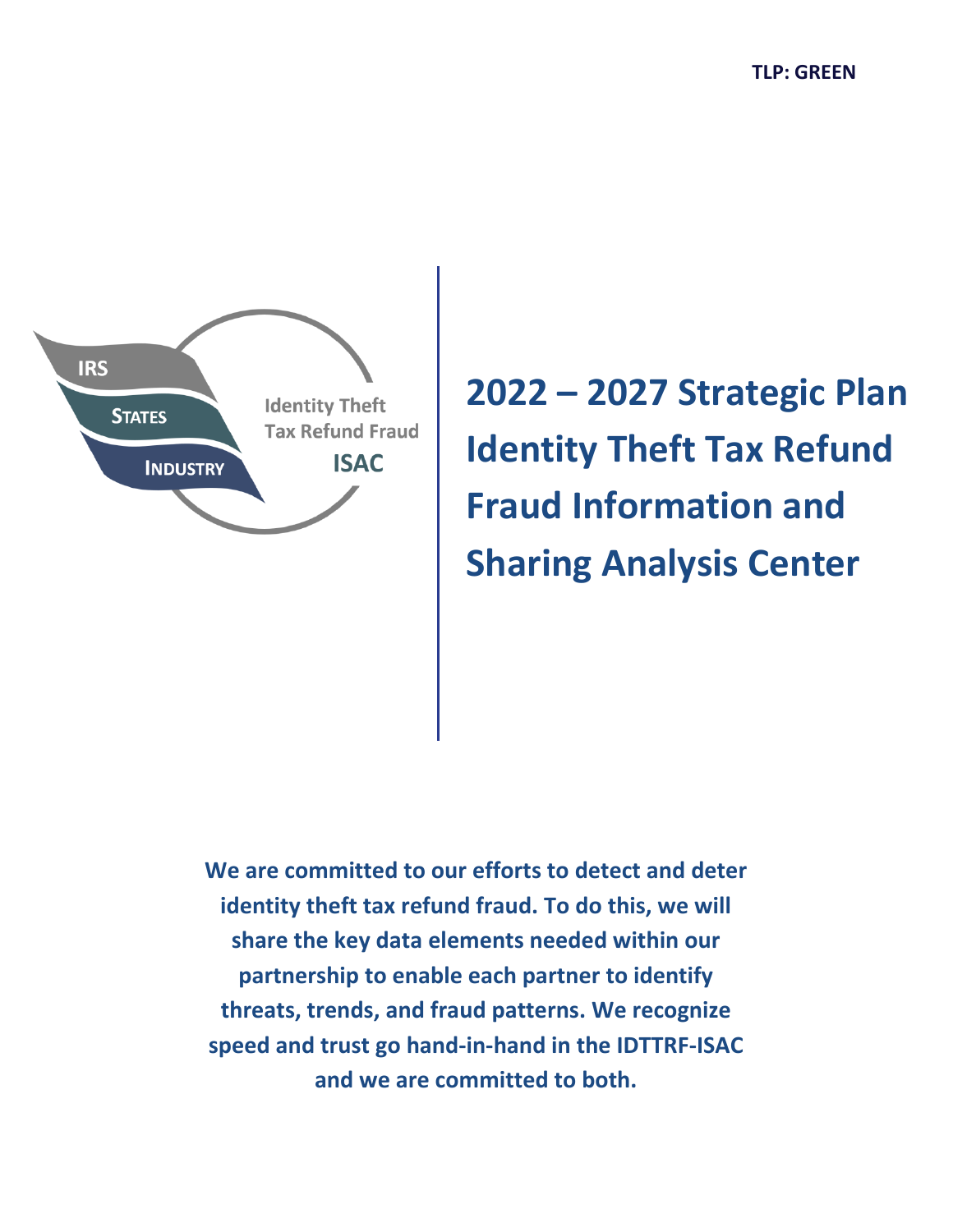# **Message from ISAC Partnership Senior Executive Board Co-Chairs**

he Identity Theft Tax Refund Fraud Information Sharing and Analysis Center (IDTTRF-ISAC) began as a pilot with representatives from IRS, State Departments of Revenue, and the Tax Industry in January 2017. Over the past five tax seasons, the ISAC has experienced tremendous growth, allowing it to exit pilot mode and become part of the operational framework of the tax ecosystem's fraud prevention efforts. This Strategic Plan sets the guideposts for the work of the IDTTRF-ISAC going forward. The Identity Theft Tax Refund Fraud Information Sharing<br>and Analysis Center (IDTTRF-ISAC) began as a pilot with<br>representatives from IRS, State Departments of Revenue,<br>and the Tax Industry in January 2017. Over the past fi

Each of the three IDTTRF-ISAC sectors – IRS, States, and industry recognize that a key component of ensuring taxpayer confidence in the voluntary tax compliance system is the confidentiality afforded to taxpayers regarding the safeguarding of their data. The IDTTRF- ISAC partners view the protection and appropriate

*The mission of the Identity Theft Tax Refund Fraud Information Sharing and Analysis Center is to provide a secure platform via a sustainable Public-Private partnership, to facilitate information sharing consistent with applicable law, and analytics necessary to detect, prevent and deter activities related to stolen identity refund fraud.*

use of taxpayer information as paramount to the work being done in the IDTTRF-ISAC.

Our strategic objectives are interrelated with our key strategies to build identifiable value for the IDTTRF-ISAC partners with our primary focus being on protecting taxpayer's identity and rightful refunds. This means that our activities encompass both strategic leadership and leadership of the ISAC operational platform, and generally support more than one objective. Therefore, we have designed our objectives in a manner that will progress toward achievement of multiple strategies creating value.

### **ISAC VISION**

*Our vision, as a Public-Private partnership, is a tax ecosystem where taxpayers can confidently file their taxes safely and securely.*

**We recognize that we can't rest, we must continue our full-team efforts to address identity theft tax refund fraud in support of the ISAC Vision.** To keep up with the evolving bad actor, the Partnership's members must be engaged in nimbly and efficiently detecting new or changing threats and schemes, and rapidly sharing that intelligence within the Partnership.

The participation by partners in the IDTTRF-ISAC has continued to improve the IRS's and States' ability to detect, identify and prevent

identity theft tax refund fraud. However, as we evolve, so do the bad actors. They submit fraudulent returns for thousands of taxpayers at a time and tweak their schemes frequently throughout the year to work around the defenses we have developed. Their skills are so advanced that the difference between a fraudulent return and a real return is difficult to detect. Furthermore, bad actors use technology and automation to attack our taxpayers from anywhere, through phone scams, phishing schemes, preparer takeovers and other means.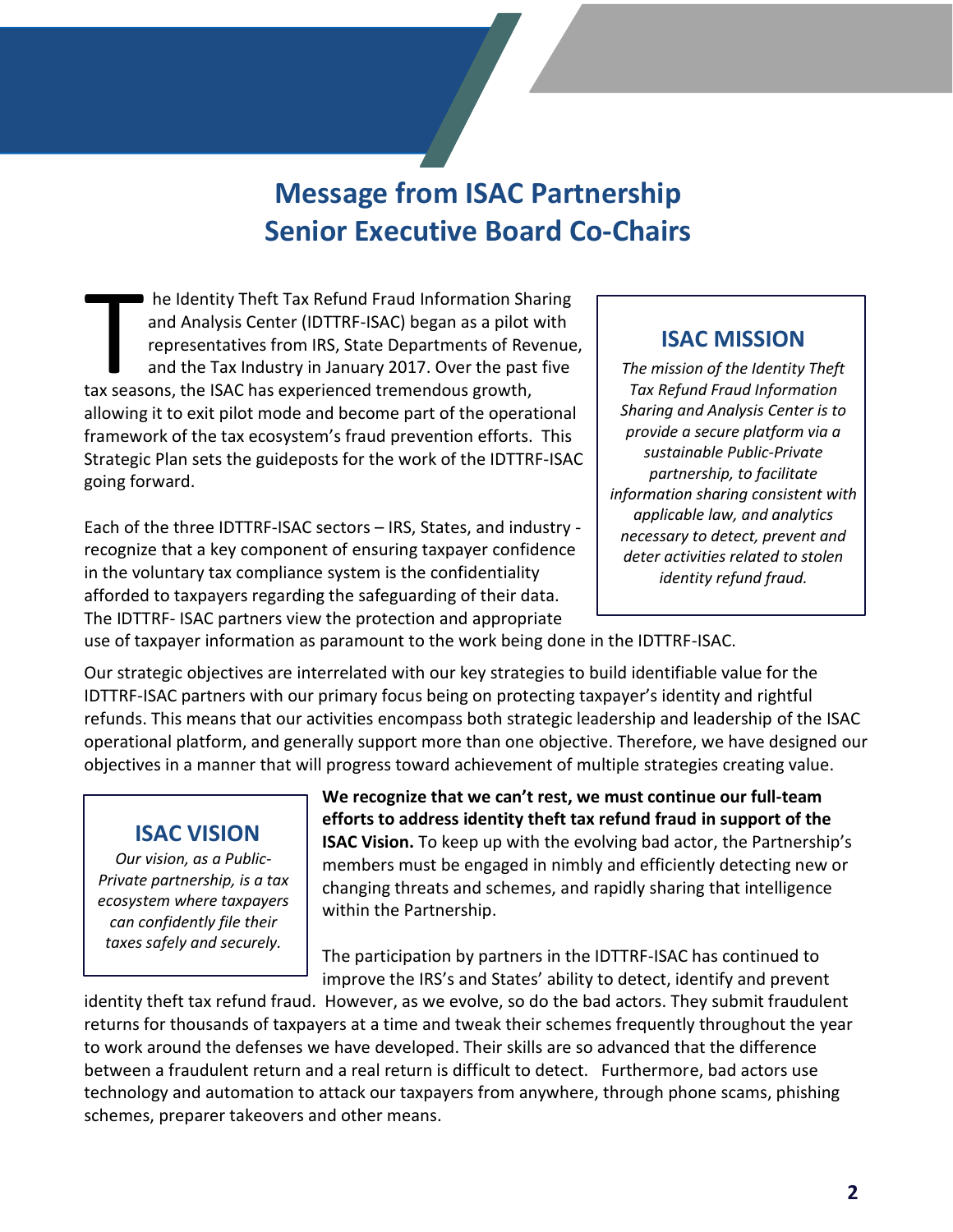Bad actors are looking for opportunities of convenience and are agnostic to whether these opportunities exist at the federal, state, or private sector level. As an information sharing community, all IDTTRF-ISAC partners leverage the strengths of its peers to create a stronger defense and proactively address emerging threats. The diversity of our partnership is integral to how the IDTTRF-ISAC operates and protects taxpayers.

The ecosystem has been hard at work, thwarting identity theft tax refund fraud since the inception of the Security Summit. The significant successes that have already been achieved in a very short time through the Security Summit and the IDTTRF-ISAC could result in a view that the problem has been solved. It is important to recognize that identity theft tax refund fraud will continue to exist and evolve as long as financial crimes continue to exist in the world.

Preventing Identity Theft Tax Refund Fraud requires all stakeholders within the tax ecosystem to understand the risks to the ecosystem, and to play an active role in its defense*.*

*Michael Beebe Sharonne Bonardi Kathy Pickering* IRS (Wage & Investment) States (Maryland) IRS (Wage & Industry (H&R Block)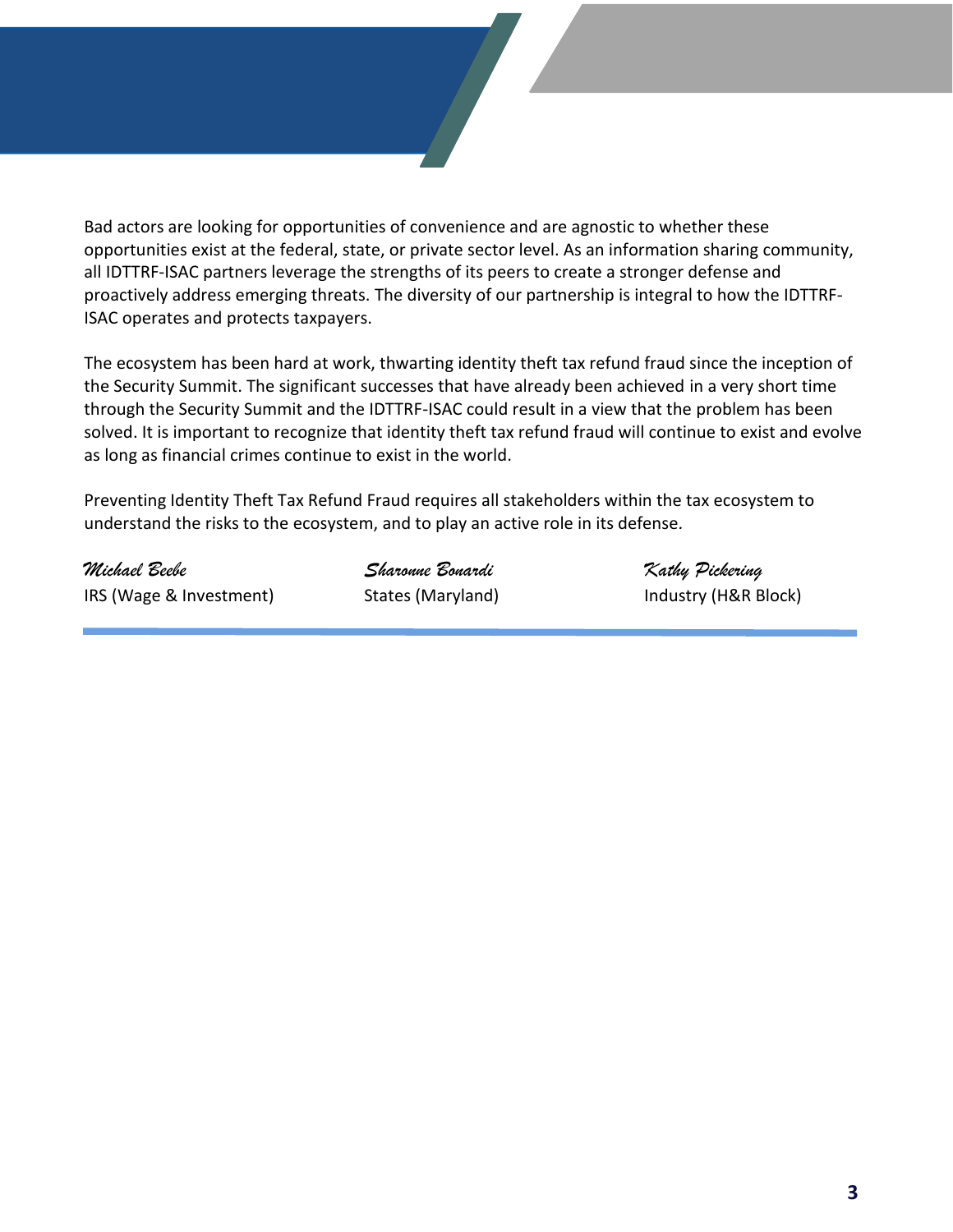# **2022-2027 ISAC Strategic Plan**

As shown below, our five objectives will be accomplished through key strategies. The resulting activities will serve as the basis for measuring success.

| 2022 - 2027 Objectives                                                                                                                                                                  |  |                 | <b>Strategies</b>                                                                                                                                                                                                                                                                      |
|-----------------------------------------------------------------------------------------------------------------------------------------------------------------------------------------|--|-----------------|----------------------------------------------------------------------------------------------------------------------------------------------------------------------------------------------------------------------------------------------------------------------------------------|
| 1. Identify and implement modern solutions that<br>facilitate partner participation, information transfer,<br>and data utilization                                                      |  | А.              | Help participants operationalize the ISAC within their organization.                                                                                                                                                                                                                   |
|                                                                                                                                                                                         |  |                 | Explore new platforms that address user needs                                                                                                                                                                                                                                          |
| 2. Promote a culture of continuous improvement by<br>identifying quality data sets that keep pace with<br>emerging trends and stall the evolution of identity<br>theft tax refund fraud |  | А.              | Monitor emerging trends and identify potential legislation (both federal and<br>state) that detects and prevents those trends<br>Develop and implement educational opportunities to address analytic findings<br>Identify new data sets that help participants detect and prevent IDT. |
| 3. Continue to promote a partnership that is<br>transparent, diverse, and sustainable                                                                                                   |  | А.              | Expand monitoring of ISAC communities and model applicable best practices.<br>Collaborate with other sectors that can potentially impact the tax ecosystem<br>Evaluate fraud schemes that may migrate into tax Identity Theft                                                          |
| 4. Develop metrics that tell the story of the ISAC,<br>create accountability, and help participants<br>understand their return on investment                                            |  | А.              | Evaluate existing ISAC metrics to determine usefulness<br>Work with participants to identify metrics needs and workable solutions<br>Identify and implement new metrics                                                                                                                |
| 5. Foster communication and education between<br>and among levels of government, industry, and<br>related associations                                                                  |  | А.<br><b>B.</b> | Establish an ongoing feedback loop about the value of the ISAC operational<br>platform, the partners and the TTP.<br>Identify, develop, and promote collaborative education and training to<br>strengthen IDT efforts.                                                                 |

### **Objectives and Strategies**

- *1. Identify and implement modern solutions that facilitate partner participation, information transfer, and data utilization.*
	- A. Help participants operationalize the ISAC within their organization
	- B. Explore new platforms that address user needs

*"I really enjoy the training sessions. I wish they were longer because I feel like there is so much more we can all share and learn."*

**IRS Partner**

Partner trust has grown since the inception of the ISAC. Through this objective, partners will work to identify new and more efficient methods of identifying 'sharable' data to support each partner's effort to address identity theft tax refund fraud.

#### *2. Promote a culture of continuous improvement by identifying quality data sets that keep pace with emerging trends and stall the evolution of identity theft tax refund fraud.*

- A. Monitor emerging trends and identify potential legislation (both federal and state) that detects and prevents those trends
- B. Develop and implement educational opportunities to address analytic findings
- C. Identify new data sets that help participants detect and prevent IDT